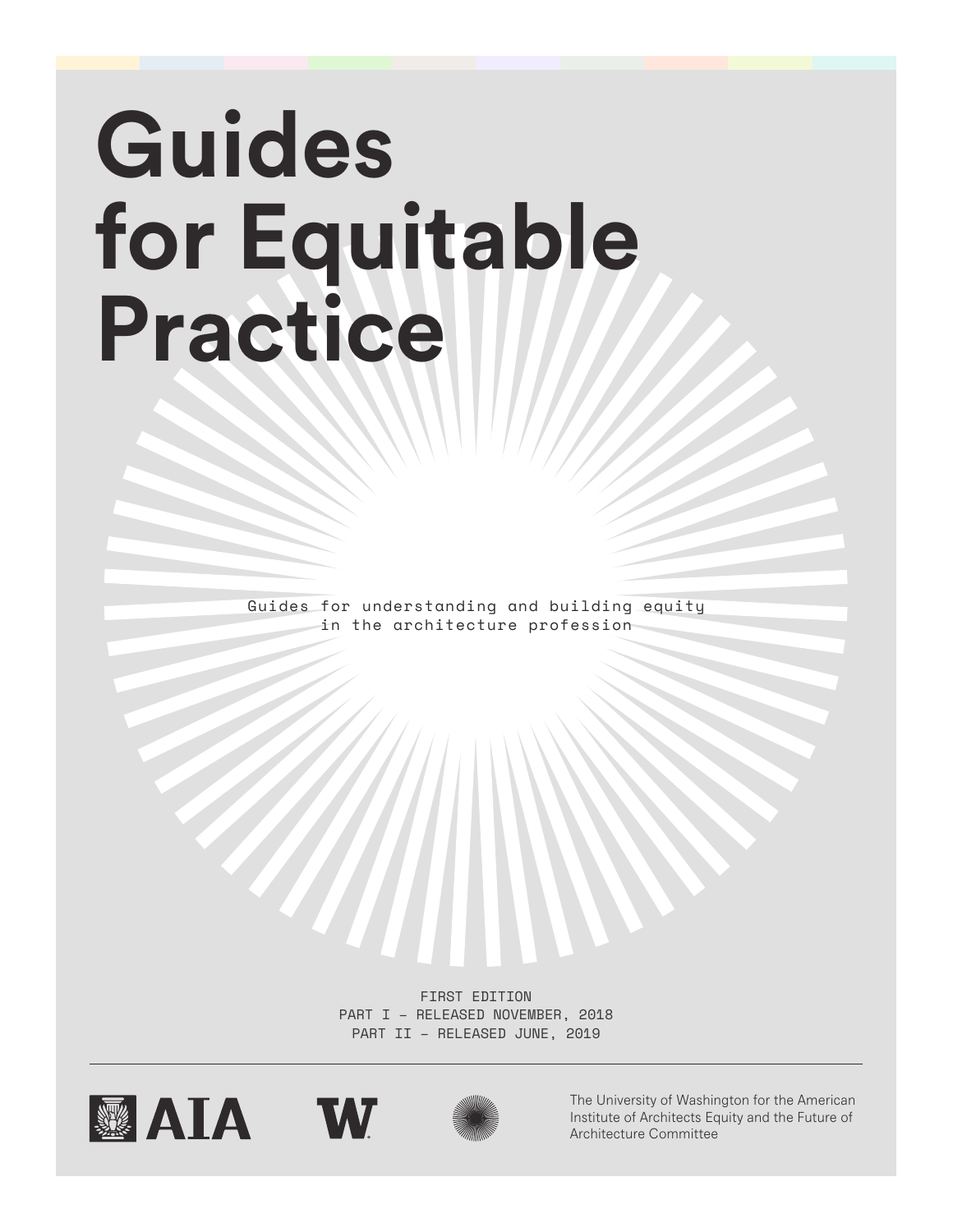## **Colophon**

#### **Publisher**

University of Minnesota and University of Washington

#### **Copyright**

Copyright © 2019. The American Institute of Architects (AIA).

#### **Authors**

#### **Phase I**

Primary Author and Researcher · Andrea J. Johnson, AIA, NCARB, LEED AP, NOMA Project Manager · Renée Cheng, FAIA, NCARB, NOMA Research Manager and Facilitator · Nancy Alexander, MBA, MA, CMF, AIA National Allied Member Research Assistant · Cozy Hannula

#### **Phase II**

Authors · Nancy Alexander, Renée Cheng, Laura Osburn, PhD Project Managers · Renée Cheng, Laura Osburn Research Assistant · Cozy Hannula

#### **Graphics**

Graphic Design · Vadim Gershman Diagrams · Vadim Gershman, Andrea J. Johnson, Cozy Hannula, Nancy Alexander

### **Copy Editor**

Linda Lee

**AIA Equity and the Future of Architecture (EQFA) Steering Group** Emily Grandstaff-Rice, FAIA

Annelise Pitts, AIA Karen Williams, AIA

#### **AIA EQFA Committee**

#### **2019**

Kimberly N. Dowdell, AIA Ingrid Gonzalez Featherston, Assoc. AIA Ryan Gann, Assoc. AIA Emily A. Grandstaff-Rice, FAIA Kecia Jackson, CAP-OM Susan McDaid, Hon. AIA Elizabeth del Monte, FAIA Annelise M. Pitts, AIA Amy Rosen, Assoc. AIA Yiselle Santos Rivera, Assoc. AIA

Michael Skolnick, AIA Jennie Cannon West, AIA Karen E. Williams, AIA Mary-Margaret Zindren, CAE

#### **2018**

Keshika De Saram, Assoc. AIA Dan Hart, FAIA Jana S. Itzen, AIA Donna Kacmar, FAIA Bryan Lee Jr., Assoc. AIA Betsy del Monte, FAIA Rosa Sheng, FAIA

#### **2017**

Gabrielle Bullock, FAIA Greg Burke, FAIA Bryan Hudson, AIA, NOMA Chere LeClair, AIA Tania Salgado, AIA Steven White, AIA

#### **Advisors/Focus Group**

Anonymous (2) Maryam Alaeddini, AIA Tamarah Begay, AIA, AICAE Karen Braitmayer, FAIA Meg Brown Greg Burke, FAIA, NCARB Carrie E. Byles, FAIA, LEED BD+C Erin B. Carpenter, AIA, NCARB Filo Castore, AIA Alejandra Cervantes, Assoc. AIA Peter Cook, AIA, NOMA Angella Dariah Keshika De Saram, AIAS, Assoc. AIA Helene Combs Dreiling, FAIA, 2014 AIA President Julius Erolin Beau Frail, AIA, RID, NCARB Gerardo Gandy, Assoc. AIA, AIGA, NOMA James Garrett Jr. AIA, NOMA Bethany Lundell Garver, AIA, NCARB Yen Ha, AIA, LEED AP Najeeb Hameen, Assoc. AIA, NOMA A.L. Hu, Assoc. AIA Diane Reicher Jacobs, AIA Kimber Leblicq Evelyn M. Lee, AIA Mark R. LePage, AIA Michael Malone, FAIA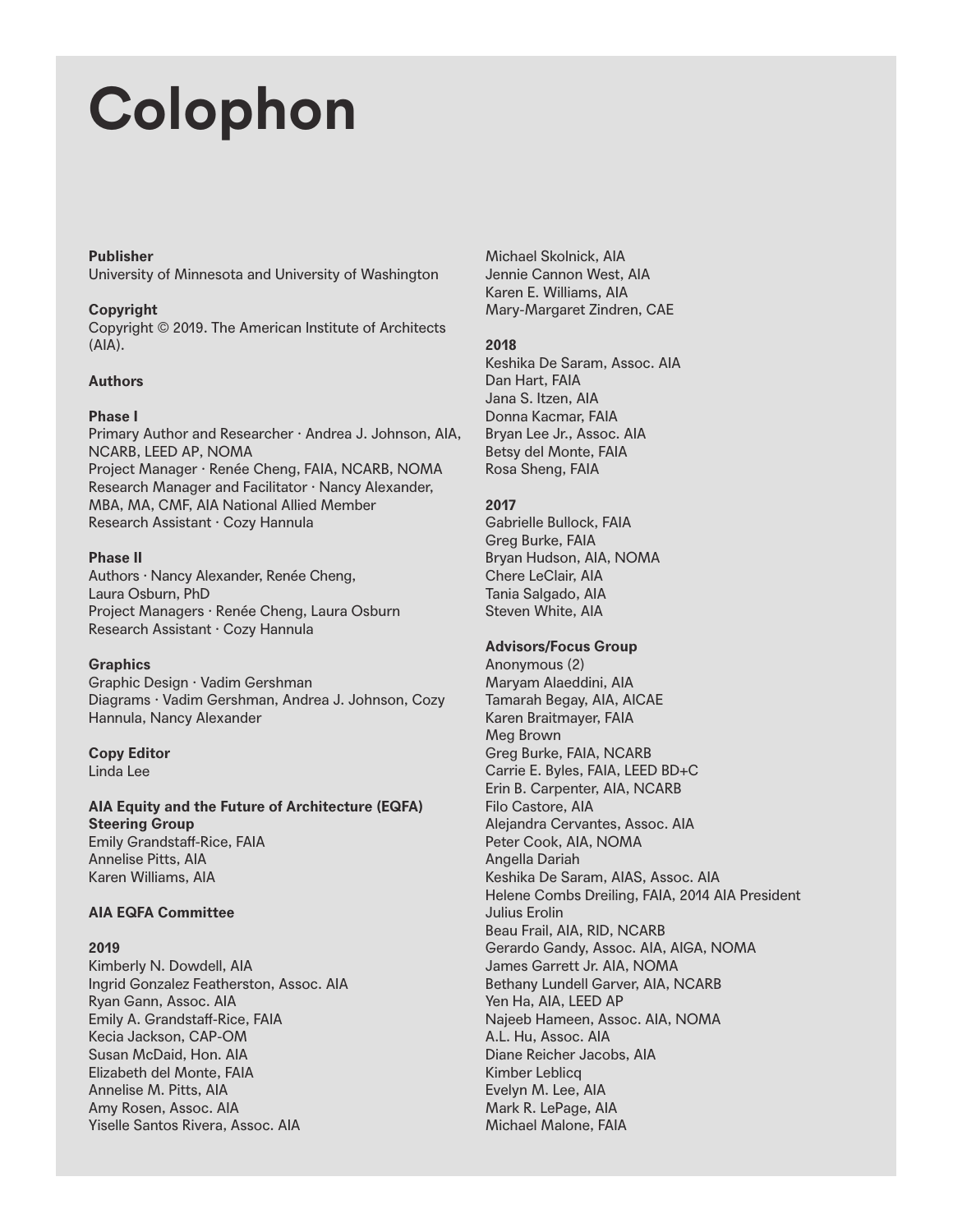Gregory Mell, AIA Melissa Morancy, Assoc. AIA Alec Mulgrave Vini Nathan, PhD Rashida Ng, RA Trina Olson Larry Paschall, AIA Suzanne Pennasilico, SPHR Ben Ptacek, AIA, LEED AP Natividad Soto, FAIA, LEED AP BD+C Jason Takeuchi, AIA, NCARB Carole Wedge, FAIA, LEED AP Anne Weisberg Jennie Cannon West, AIA, LEED AP BD+C Joan Williams Mary-Margaret Zindren, CAE

In the text, contributors of quotations and stories are identified by the descriptive terms they chose for themselves, thus accounting for differences in the format and types of descriptions. Some descriptions have been shortened by the project authors for space reasons. Descriptors include terms such as cisgender (person whose sense of personal identity and gender corresponds with their birth sex) and variations describing a person with disability as differently-abled or wheelchair user.

#### **Acknowledgments**

The Guides for Equitable Practice are funded and supported by the AIA as a sponsored research project through the University of Minnesota and University of Washington. In addition to these institutions, the research team would like to acknowledge several groups and individuals who contributed to the project. The project is deeply indebted to the work and leadership of the AIA Equity and Future of Architecture Committee, Damon Leverett, AIA, Managing Director of Workforce Development and Strategy for the AIA, the AIA project management team and staff (Susan McDaid, Hon. AIA, Jay Stephens, Hon. AIA, Erin Murphy, AIA, Del Ruff, Kecia Jackson), AIA Equity Commission, and AIA leadership. The project was further informed by the related work of the Parlour Guides to Equitable Practice team of Australia and Equity by Design. We are thankful for the expertise of our advisors, the time and candor of our interviewees, and the excellent questions and insights of our many reviewers.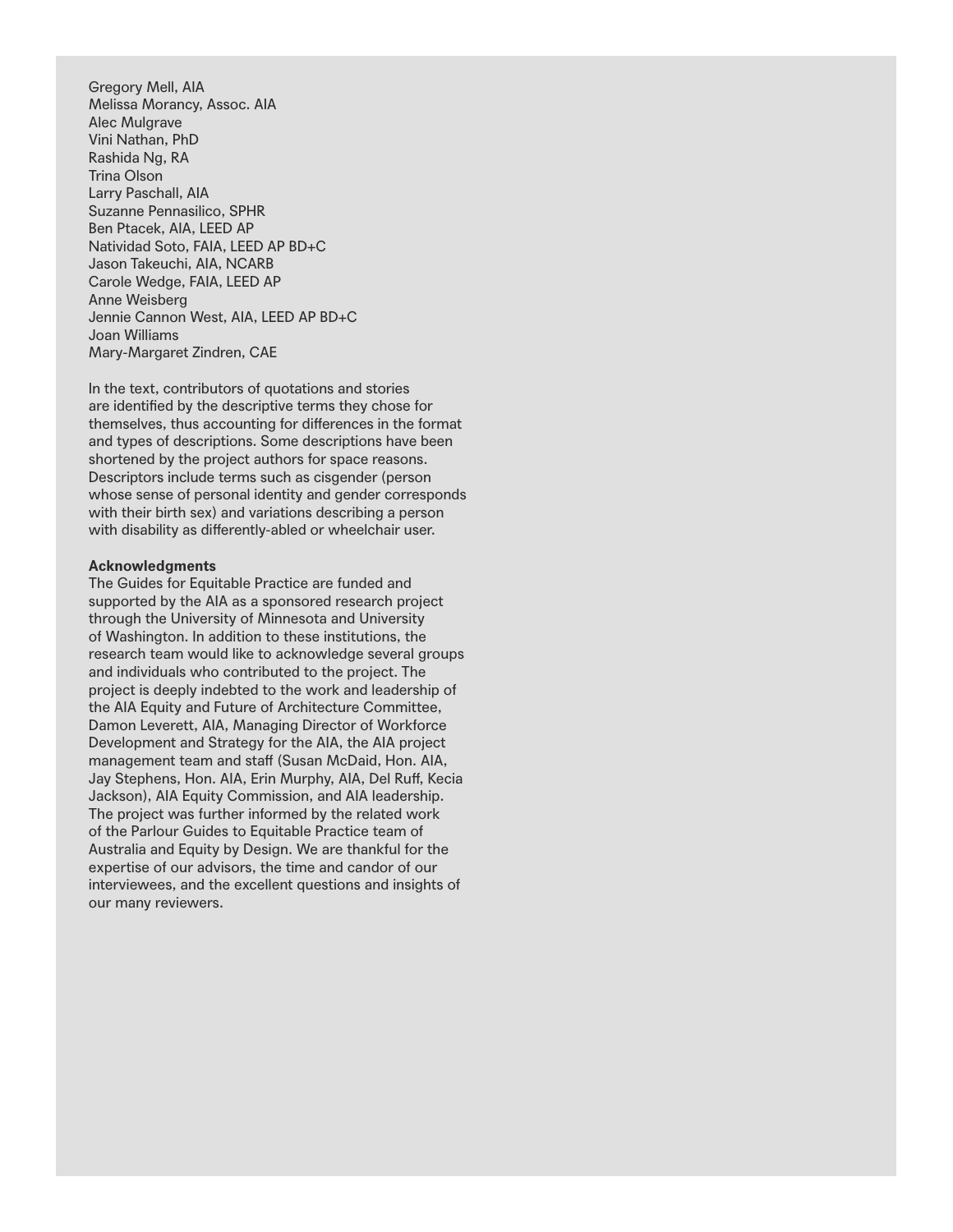## **Guides**

#### **PART I**

0 Introduction 1 Intercultural Competence 2 Workplace Culture 3 Compensation

**PART II** 4 Recruitment & Retention 5 Negotiation 6 Building Relationships

### **PART III**

7 Managing a Career 8 Engaging Communities 9 Assessing & Measuring

> The Guides for Equitable Practice (the Guides) are nine independent guides and an introduction. The 2018–19 first edition of the Guides is released in three parts.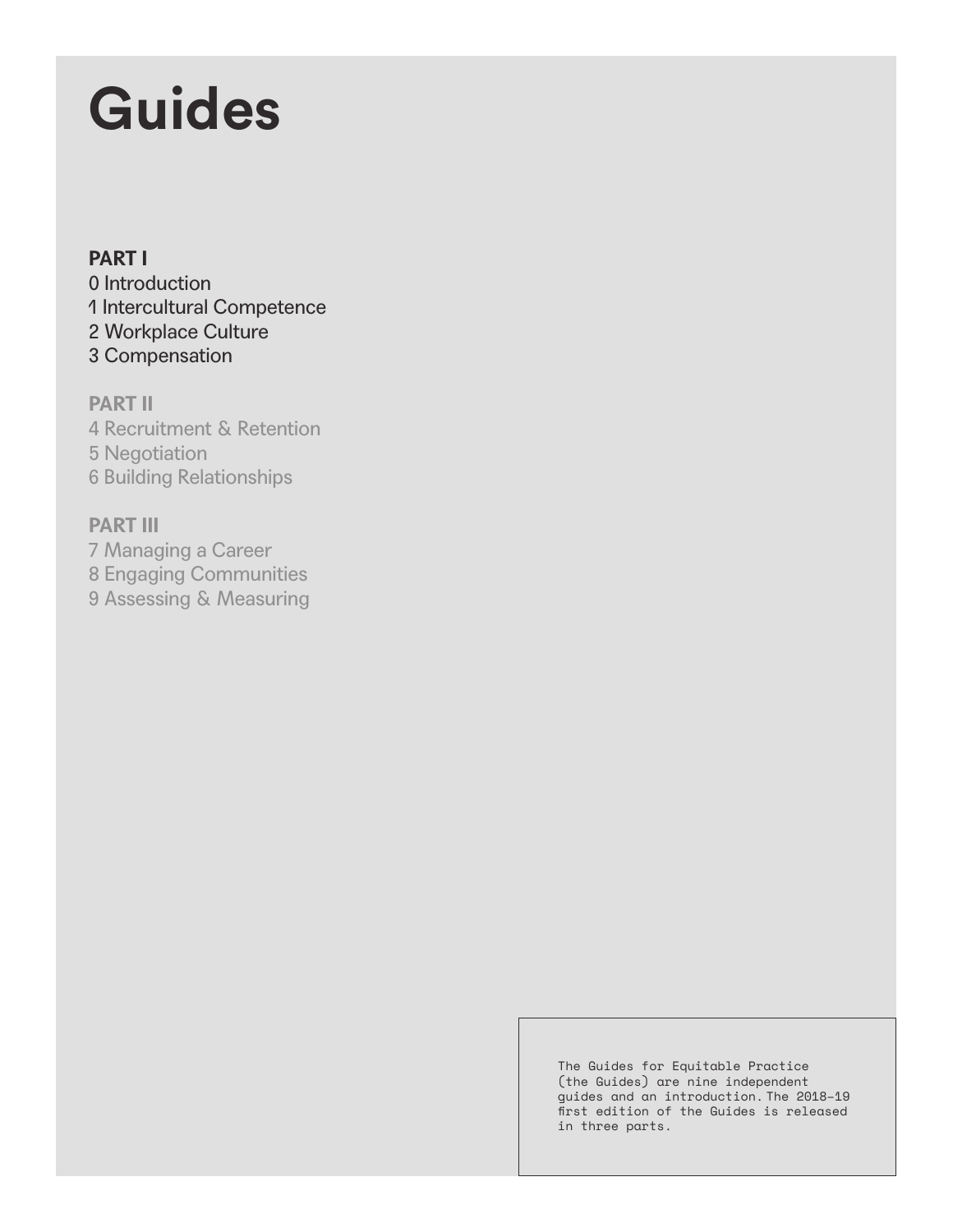### **Foreword**

Increasingly, architects will be called to lead efforts in finding solutions to many of our society's most pressing issues. To successfully meet these challenges, as well as the unknown challenges ahead, we must have the talent, passion, and creativity of a diverse cohort of students, professionals, and leaders.

I am pleased to present the Guides for Equitable Practice, done in partnership with the University of Minnesota, the University of Washington and the American Institute of Architects' Equity and the Future of Architecture Committee (EQFA). The Guides are a vital part of AIA's long-term commitment to leading efforts to ensure that the profession of architecture is as diverse as the nation we serve. These Guides are an essential step toward that end. Each includes real-world-derived best practices, relevant research, and other tools to help you address a variety of employment and personnel issues about equity, diversity, and inclusion.

Broadly, these Guides will help you make the business and professional case for ensuring that your organization meets the career development, professional environment, and cultural awareness expectations of current and future employees and clients. Ultimately, we hope that these Guides will shape our shared goal of a more diverse, inclusive, and equitable profession for all without regard to race, gender, sexual orientation or identity, or socioeconomic background. It is EQFA's intent to encourage an ongoing, meaningful, and productive dialogue among all members about how best to realize the most inclusive, equitable, and diverse future for the profession of architecture.

— Emily Grandstaff Rice, FAIA Chair, Equity and Future of Architecture Committee

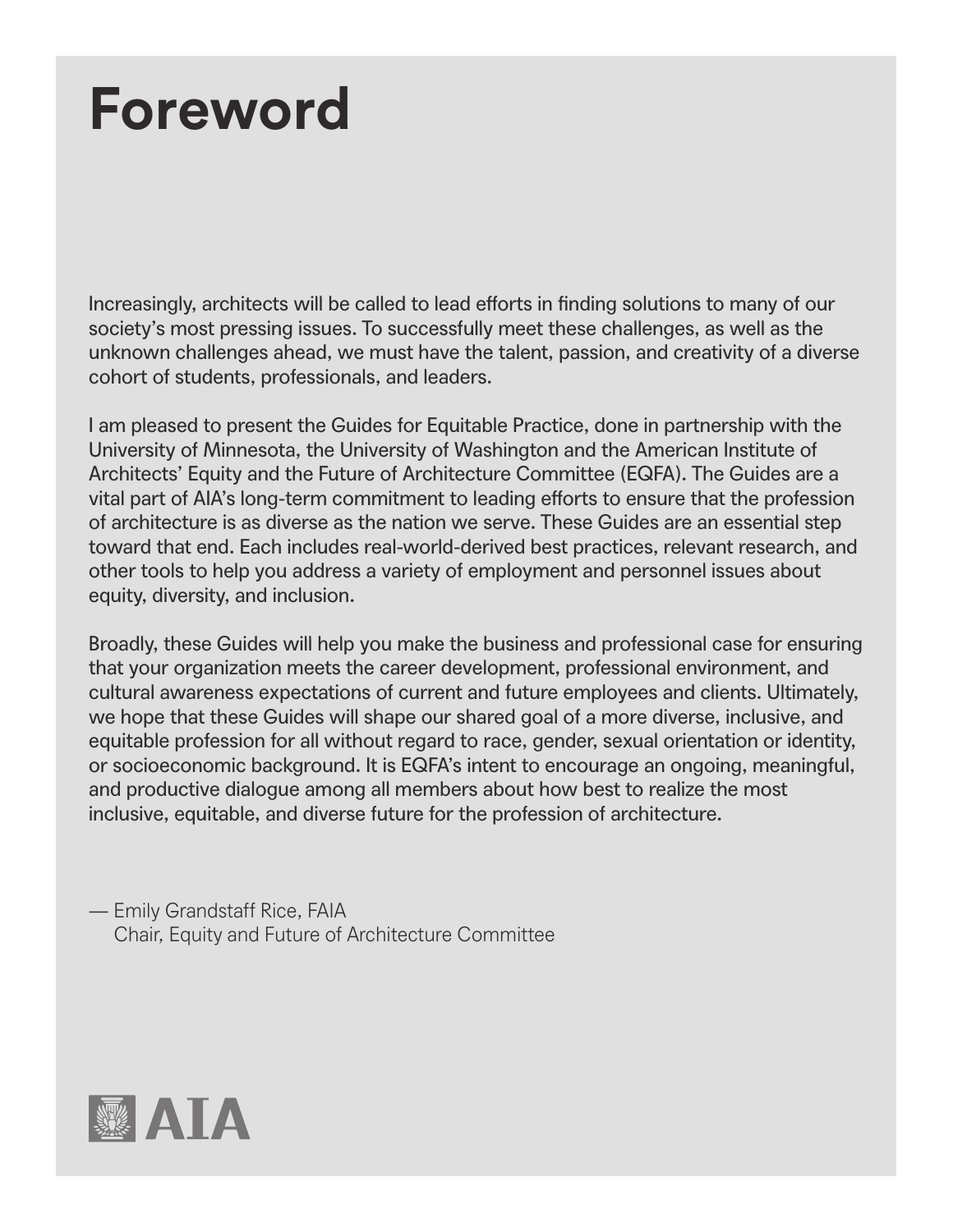# **Introduction**

KEY TOPICS

audience business context diversity equity ethics framework guides inclusion methodology mobility morality practice profession research socioeconomics

**0** The need for achieving equitable practices in the architecture profession is increasingly clear. Yet knowing the issues at hand and how people are affected by them, how to define positive outcomes, and how to turn intent into action can be challenging. These guides provide individuals, firms, and groups a way to support informed discussion and concrete next steps.

This introduction outlines the goals, context, methodology, content, framework, and core concepts of the guides as well as key ideas on how to start.









The University of Washington for the American Institute of Architects Equity and the Future of Architecture Committee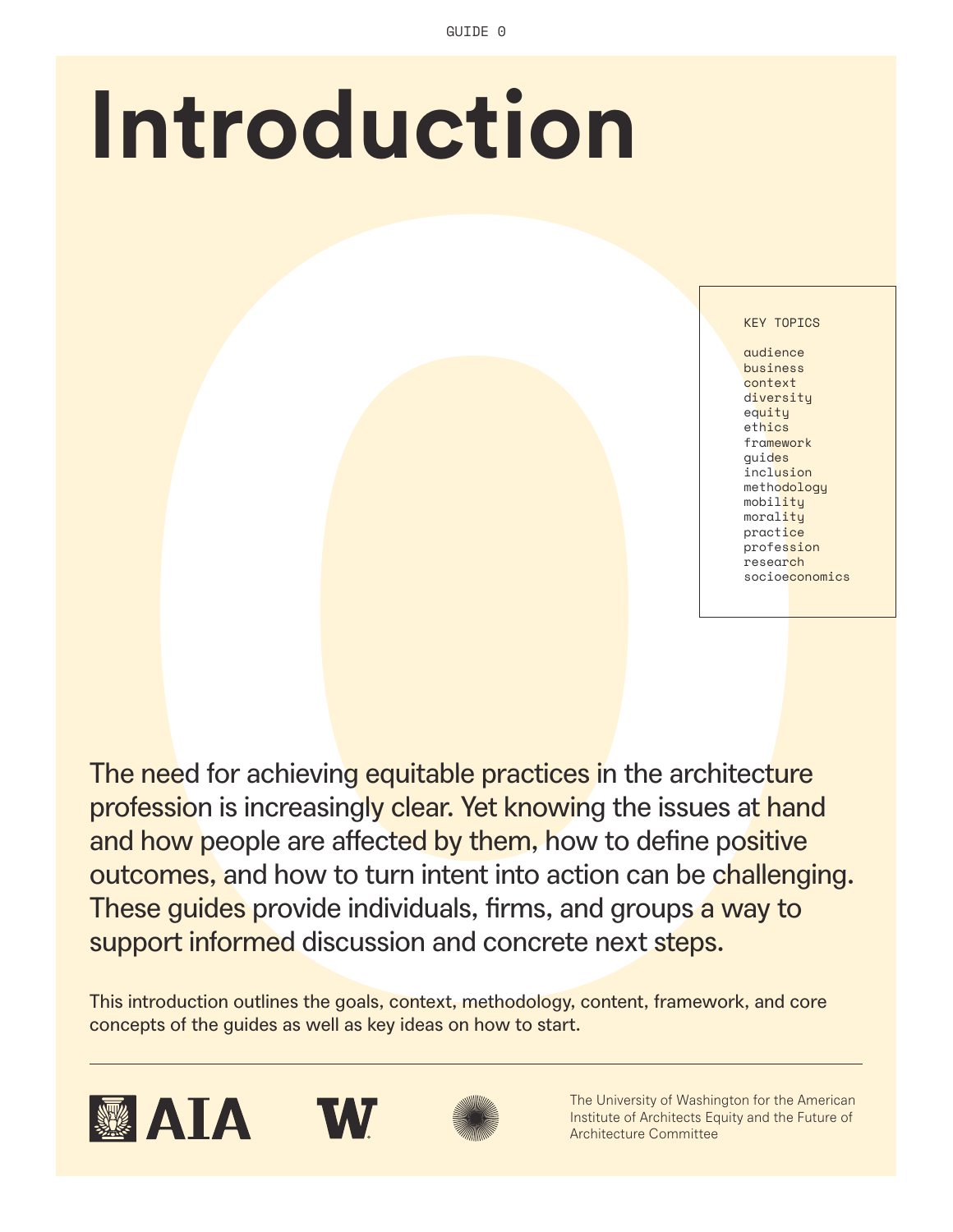### **What are the Guides for Equitable Practice?**

*The Guides for Equitable Practice* are one component of a broad commitment by the American Institute of Architects (AIA) to overcome inequities and advance the profession, the careers of individual architects, and the quality of the built environment by creating more diverse, inclusive, and equitable workplaces and interactions.

The individual guides meet needs identified by the AIA and its constituents in the context of increased national attention to issues of diversity, inclusion, and equity. Some aspects of American culture have radically evolved in the past decade: for instance, legalization of single-sex marriage and recognition of nonbinary genders. In architecture, specifically, universal design mandates inclusionary principles reinforced by codes and regulations. However, persistent gender pay gaps as well as racial disparities evident in school achievement and in health outcomes, for example, make it clear that many aspects of culture have not changed. Increasingly, corporations have connected their own diversity and inclusion efforts to ethical reputation and increased market share. Even more importantly, research showing improved decision-making and creativity by diverse teams has increased attention on how people's differences can be leveraged to increase performance.

The AIA has long anchored the profession with policies and resources on ethics and practices, and it was logical that the Institute would sponsor the development of urgently needed guidance at this time. Many recent resources on diversity, inclusion, and equity, while not all architecture specific, are extremely valuable to anyone working in or leading the architectural profession. These guides augment those resources, translating relevant research to actionable practices that can be used in the profession.

#### **CONTEXT**

*The Guides for Equitable Practice* emerged from a series of AIA resolutions responding to growing awareness of equity issues in the architecture profession and the need for greater understanding of ways to improve the architecture community.

In 2015, the AIA board ratified Resolution 15-1: Equity in Architecture, which was passed by member delegates at the National Convention, calling for "women and men to realize the goal of equitable practice in order to retain talent, advance the architecture profession, and communicate the value of design in society."<sup>1</sup> The resolution called for the establishment of a Commission on Equity in Architecture, which in 2017 released five areas of focus with eleven priority recommendations for "expanding and strengthening the profession's commitment to equity, diversity, and inclusion in every practice," to be implemented by the AIA over the following three years.<sup>2</sup> The Equity and Future of Architecture Committee (EQFA) launched in 2017 to implement the recommendations and support related initiatives. To begin addressing the fourth recommendation, "Create guides for equitable, diverse, and inclusive practice," the EQFA developed the list of topics for the guides. In 2018, the AIA issued a request for proposals to develop the guides and selected the research team based at the University of Minnesota, and subsequently the University of Washington.

#### **APPROACH**

The AIA selected our research team to create these guides for the AIA EQFA committee, which established the basic structure of topics after looking at the Australian Parlour Guides to Equitable Practice as a model. Working with AIA leadership, EQFA members, expert consultants, and other interested parties, the research team led the research, design, and writing of these guides. The views expressed, while reflective of the wide range of perspectives, are our own.

We believe architects seek to practice equitably while also harnessing the power of inclusive decision-making in their work. Translating these goals into reality can be difficult. Therefore, the guides intend to share knowledge, generate discussion, deepen self-awareness, and support organizational discovery and change around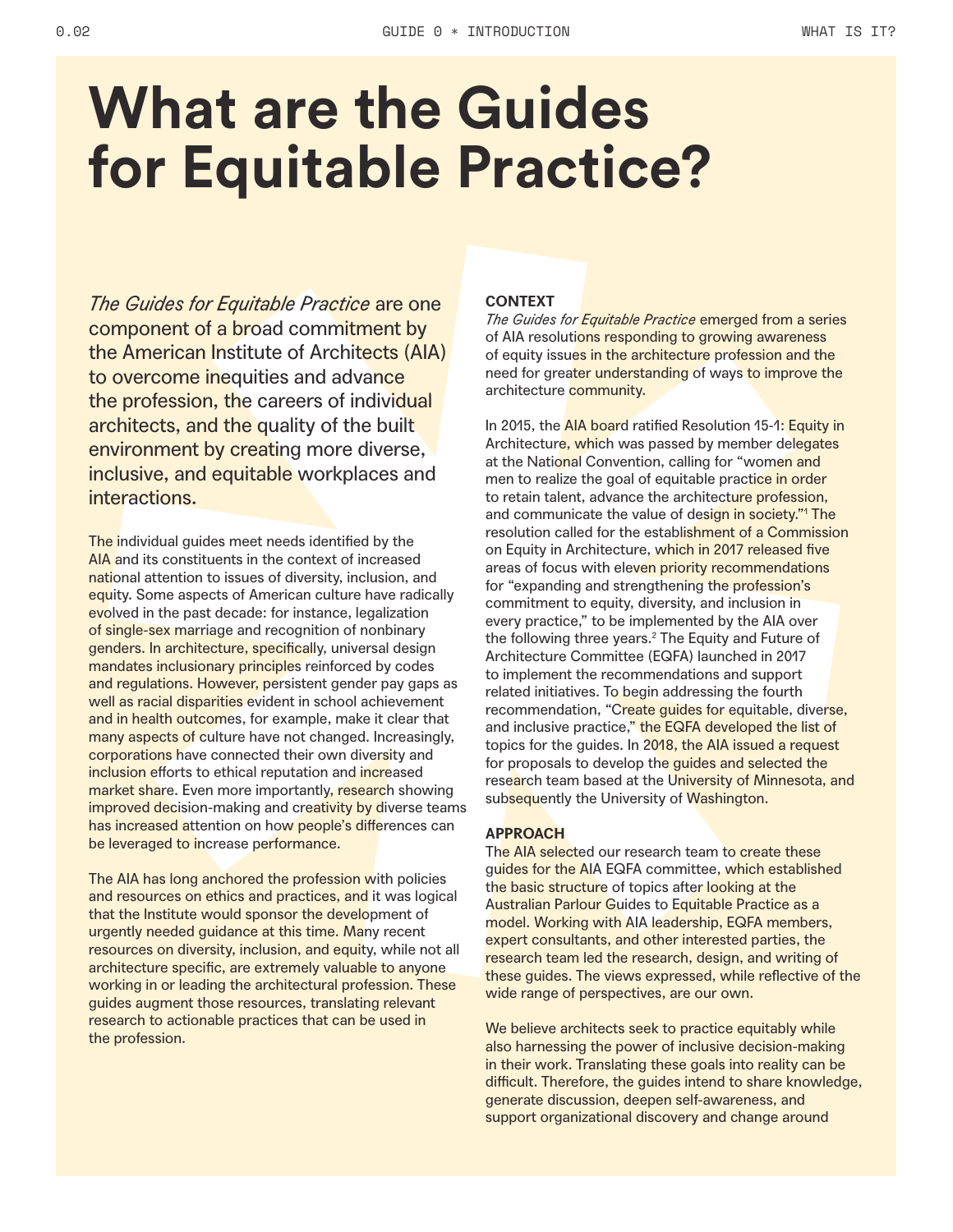discernible and nameable concepts—thereby advancing the architectural profession to become more equitable and inclusive, more effectively serving our communities and clients. We understand that many of the topics are complex and sometimes discussed in politically charged terms. While not ignoring public discourse, the premise of these guides is that there is nothing radical about fully valuing the contributions of people who have identities different from yours.

It was important to include in the guides both the individual level and the system level, since addressing one without awareness of the other is ineffective in the long run. To fully utilize the guides, we offer the reader four different frames through which to understand the topics and issues: internalized (for the individual), interpersonal (working with others), institutional (within institutions and systems of power), and structural (between institutions and across society).<sup>3</sup> While readers may believe their agency is limited to what they can do for themselves or their firms, in reading these guides, additional pathways for influencing change may become apparent.

#### **AUDIENCE**

The guides are intended for individuals, firms, and other organizations within the architectural community. Though the antecedents to these guides (particularly research conducted by AIA, Parlour Guides, and Equity by Design) were primarily gender focused, as is much of current research, the AIA's intent was that the guides should define differences broadly. Therefore, the guides include the range of identities in the profession and address the importance of acknowledging, valuing, and benefitting from the differences between them. We emphasize data about people of color and women since the research on discrimination against these groups in the workplace is substantial. At the same time, there is growing awareness and research on issues relevant to other identities, such as gender identity and expression, sexual orientation, social class, age, and disability. For clarity, we specify where research findings are gender-specific or otherwise, and in order to start recognizing and naming differences, we use the contributors' preferred pronouns and identities in quotes and stories. We have chosen generally to use the common term "disability," although in the field there is not consensus and some prefer the term "differently abled."

Each guide opens with an introduction that defines core topics and helps develop readers' shared understanding of them. It then presents information through several lenses to connect to readers at different stages of their careers and levels of development around these topics. Recognizing that people and groups can share similar goals but prefer different means to achieve them, we hope that the guides provide readers a resource to better learn and practice what moves you and your organizational culture forward in ways that support your values-, mission-, and vision-driven efforts.

#### **METHODOLOGY**

In regular dialogue with an EQFA project management team, the researchers developed the outlines and drafts via a thorough review of industry-wide surveys, academic research, and qualitative perspectives from a diverse group of architects and others. The team consulted several experts on the professional workplace, including Joan Williams, founder of the Women's Leadership Edge, who produced some of the resources cited in the guides, and Anne Weisberg, formerly of the Families and Work Institute and the FutureWork Institute. To gain a broader view of experiences and needs related to equity in the profession, and for related quotes and stories, the research team interviewed thirty-four people. Men and women, representing a range of race/ethnicities, ages, geographic locations, practice types, gender orientations, physical ability, and career experiences, were asked about their own experiences with equity in the profession, changes they think are needed, and how the guides could be most useful. The team also held a workshop at the AIA 2018 Conference on Architecture during which draft content of the guides provided the basis for discussion and feedback.

Drafts were reviewed by the AIA staff, legal counsel, members of the EQFA committee, interviewees, AIA National and component staffs, focus groups from a component chapter (AIA Minnesota) and University of Minnesota School of Architecture students, and experts in diversity, equity, and inclusion research and training. Feedback from reviewers helped to shape the tenor, level of detail, content, and graphic style and format of the guides.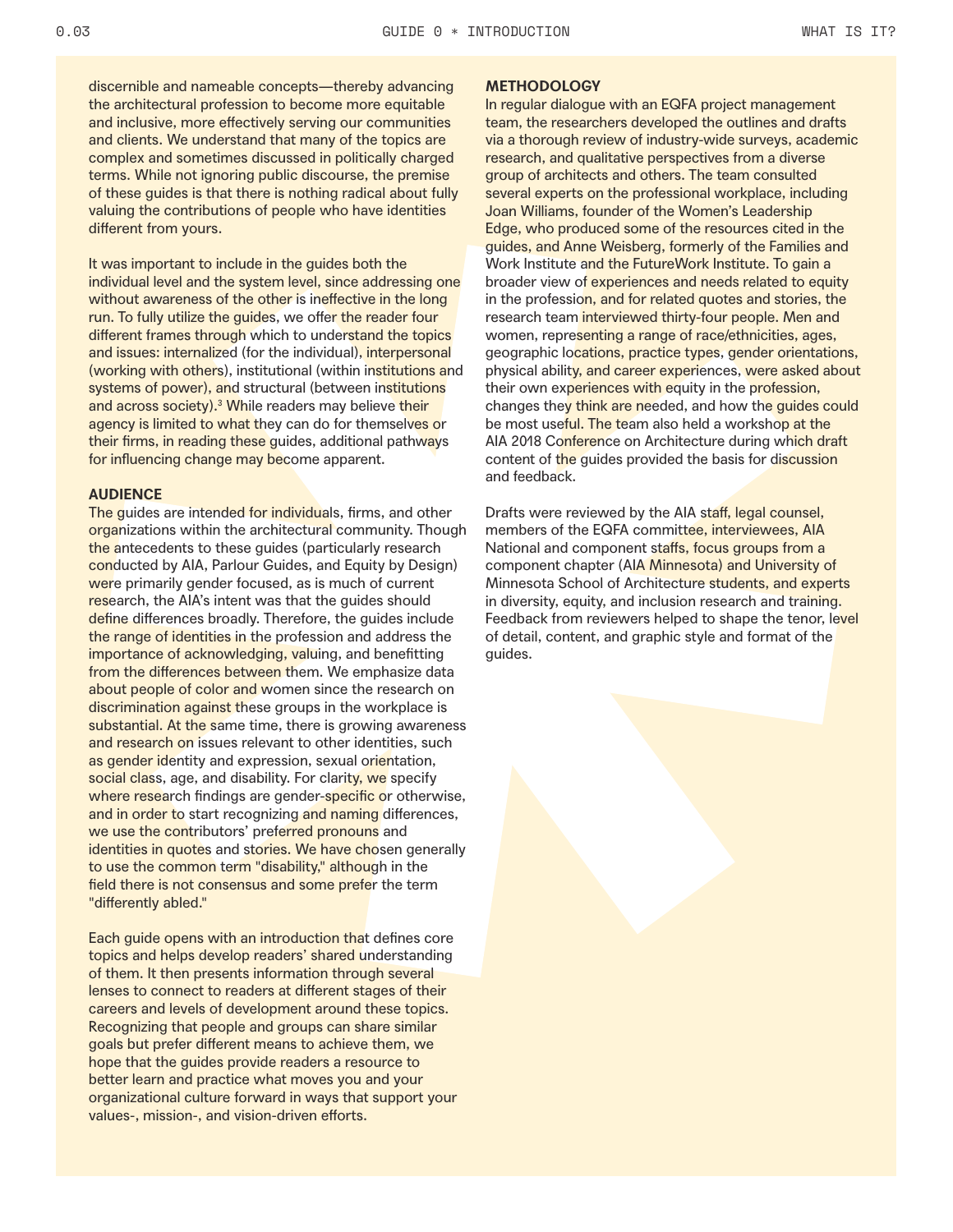

nine independent guides, which are structured consistently.

Within each guide, the sections can be read in sequence or discretely and can be extracted or rearranged as needed.

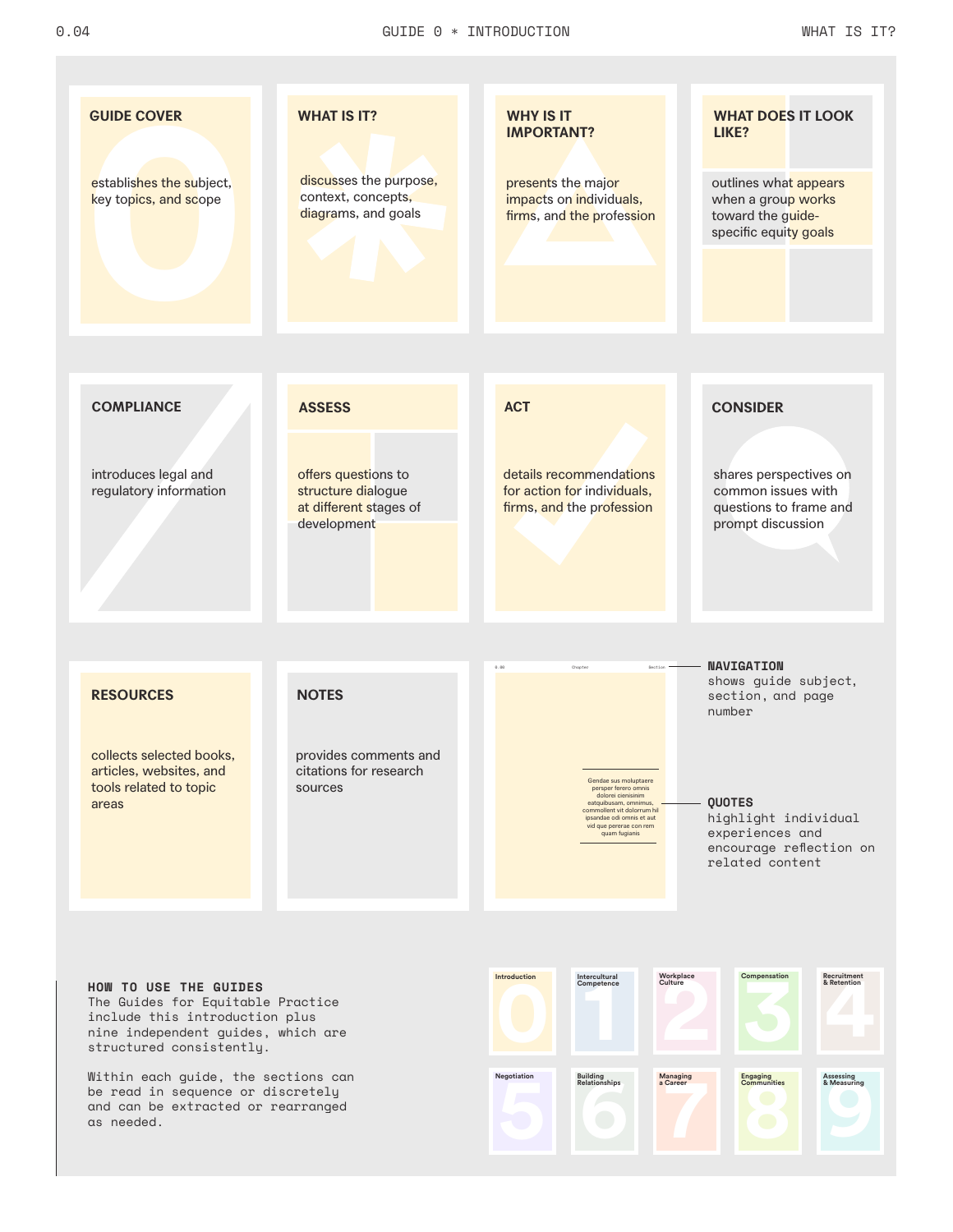### **What is equitable practice?**

Our profession can help create a level playing field for all by setting goals and taking actions that undo the structures and systems that place higher value on some people than others and that currently make the field inaccessible, uneven, and barrier filled. Diversity, inclusion, and equity are the three primary drivers that, together, can improve the field for all. Since people use the terms differently and sometimes interchangeably, we describe them here to establish shared meanings and interrelationships as you read and use the guides.

#### **DIVERSITY**

In the context of the workplace, diversity is neither inherently positive nor negative; it means that there is a mix of kinds of people present. It often implies that differences are categorized through identity markers, such as gender, gender identity, sexual orientation, race, color, religion, national origin, age, and disability, which have been a factor in a group's marginalization, and have thus placed them in legally protected classes.

People, of course, are much more than mere categories, and there are many types of characteristics that could make a difference in the workplace. Yet it is likely that a group of people with the same identity markers will be limited in the perspectives they can bring to finding creative solutions and how well they can work with and serve others outside their group. On the other hand, if a diverse group of employees has not learned how to use their differences and mutually adapt their thinking and behavior to reach shared goals, then the "value" or benefits of their diversity will be difficult to attain.

#### **INCLUSION**

Inclusion in the workplace means creating an environment in which everyone is welcomed, respected, supported, and valued. These guides stress that inclusion is more than simply being at the table—it means that those present at the table are able to equally contribute to discussions and decision-making and have the ability to help change systems. And importantly, no one has more or less power because of a difference in identity. Yet inclusion can be tricky. People who are different from the workplace norm may minimize or downplay their differences in order to get along within the group, putting stress on those individuals and limiting the value their differences could bring to the work. Conversely, if people bring forward their differences and the group has not learned how to work effectively across differences, there will also be increased stress possibly leading to diminished outcomes. Inclusion cannot happen if a person must assimilate into the workplace culture, since the potential value of their differences is lost. Therefore, inclusion relies on mutual adaptation through which differences are embraced and negotiated. It is at this point that diversity can begin to drive superior outcomes.

"The profession is limited by the people who are seeking to become engaged in it, the people who are getting architecture degrees. It's more important than ever that we work together in broadening that spectrum."

> Director, Business Owner, Sole Practitioner, and Educator, White, Female, 38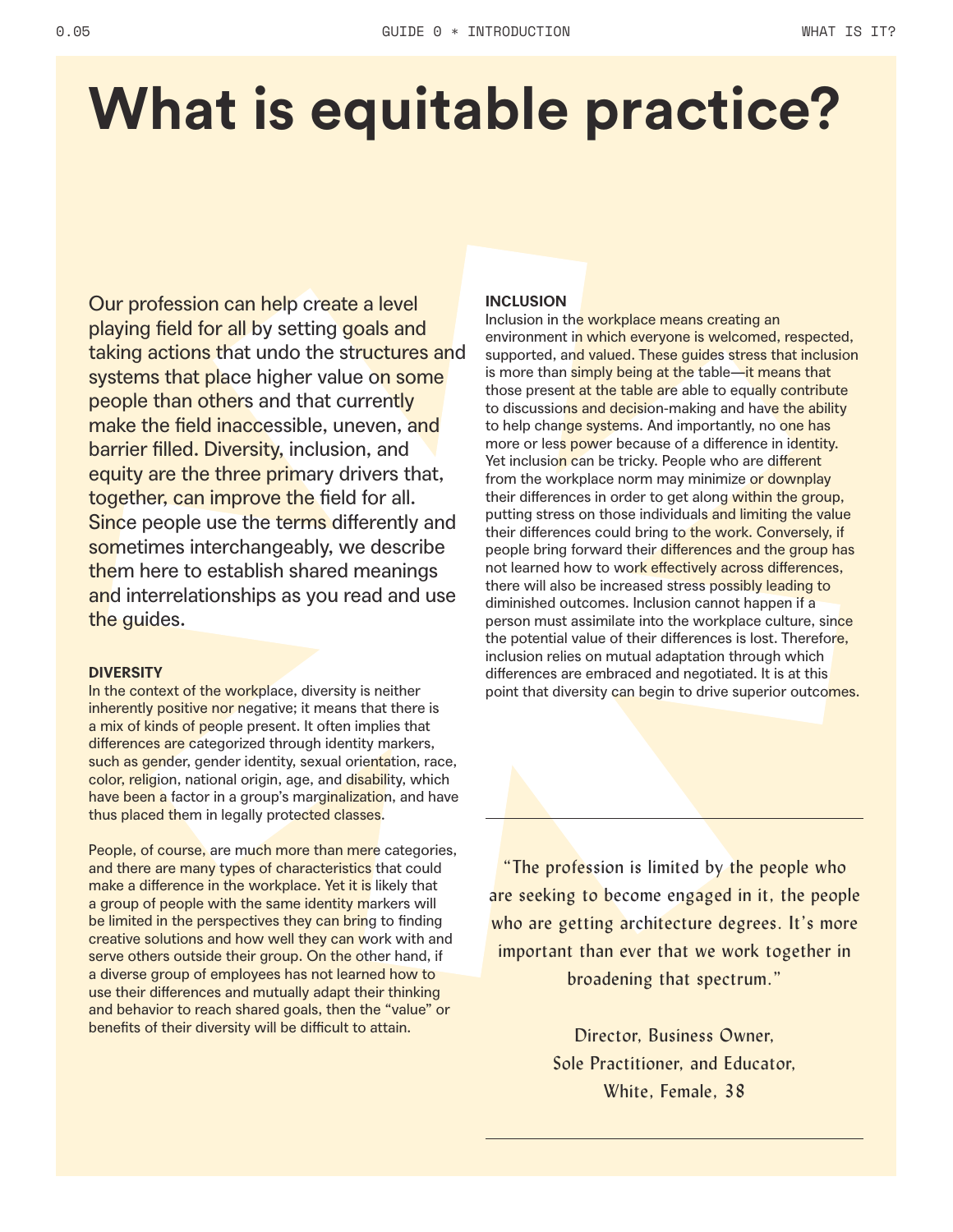#### **EQUITY**

Equity means a condition is level and impartial. Building equity in the workplace involves acknowledging that many aspects of our society are built on an uneven playing field and in recognizing the inherent power differentials that have resulted in disparate treatment based on identity. A variety of solutions help identify and dismantle barriers to inclusion for people with different identities—there is no one-size-fits-all approach. Working to guarantee equitable treatment, access, opportunity, and advancement means identifying and eliminating barriers that have disadvantaged some groups. Addressing the question of whether to focus on achieving *equity* or *equality* for people in the profession, the guides support the view that equity is necessary to replace our current imperfect frameworks, and equality is an ideal condition, not yet achieved, that drives our goals and efforts.

"We want to make architecture an equitable place of study and practice because of the diversity of the world and cities, and we want the same voices of our clients to be within our firms."

Professor, Administrator, and Architect, Black, Female, 40s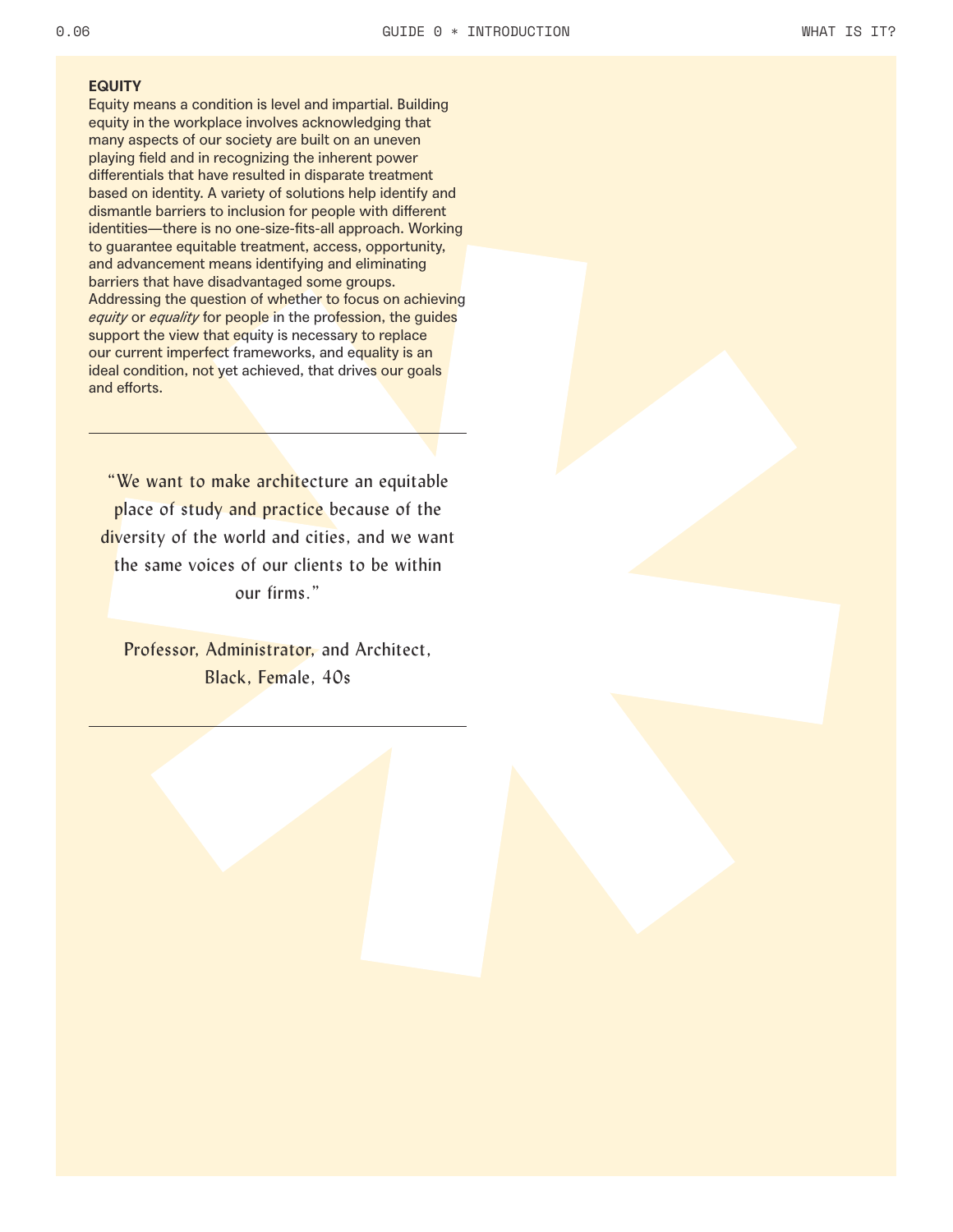### **Why is equitable practice important?**

The cases to be made for equitable practice—moral, business, ethical, professional, and societal—all rely on bolstering practices that are inclusive of differences and equitable in approach, process, and effect. Each case may be compelling to different people and useful for motivating change within different audiences and situations. Consequently, understanding all of the cases can help build consensus in groups where many viewpoints are present.

**Moral Case · Diversity, equity, and inclusion are often** embraced as "doing the right thing." This frame can be powerful in communicating the sincerity of a person's or firm's motives for equity work and also for spurring an individual or group toward gaining more insight into issues and learning how best to act. But the moral case on its own is not enough, and if not used within an equitable framework can lead to biased decisions. How do we decide what is "right"? What do we do if we have to choose between two mutually exclusive things that both seem right? Moral reasoning is difficult to extricate from social norms, and therefore, sometimes even wellintentioned actions may lead to an inequitable practice.

**Business Case ·** The business case for diversity is a powerful driver for firm leaders. First, because diversity is becoming more prevalent both within and outside of the workplace, managing diversity poorly can be costly. Second, businesses with personnel who reflect the diversity of their market will have a competitive advantage in both marketing and quality of client service. Third, harnessing the value of diversity is a clear strategy for improving the economic growth of a business by increasing organizational outcomes related to effectiveness, performance, and innovation, such as lowered costs, increased revenue, and greater creativity. Framing a firm's commitment to diversity solely in economic terms can open the door to behavior that favors profit over people and may signal to employees that diversity efforts are disingenuous.4 Therefore, the business case for diversity depends on a well-rounded and well-managed inclusive and equitable practice. Employees, managers, and leaders need the awareness, abilities, and support to achieve it, underpinned by an agreement among senior leaders that the benefits are worth the investment.

"When you employ or manage people, you have an inherent power over those people. When people are looking to you for their livelihood and what certain activities mean to them, you as an employer and a professional have a real responsibility to know what your role is and act appropriately. You have the welfare of people at the root of your professional practice."

> Firm Founder and Principal, White, Male, 60

**Ethical Case** · The ethical case for diversity is built on the premise that most people value fairness and justice: Everyone should have the opportunity to enter and work within the profession. Those practicing in architecture should have access to the same opportunities and be valued for the quality of their work. The profession should serve society fairly. Employees who value fairness care about the commitment of their organization to employees, the greater community, and the environment, and when people perceive unfairness or discrimination, their loyalty to an organization diminishes. On the other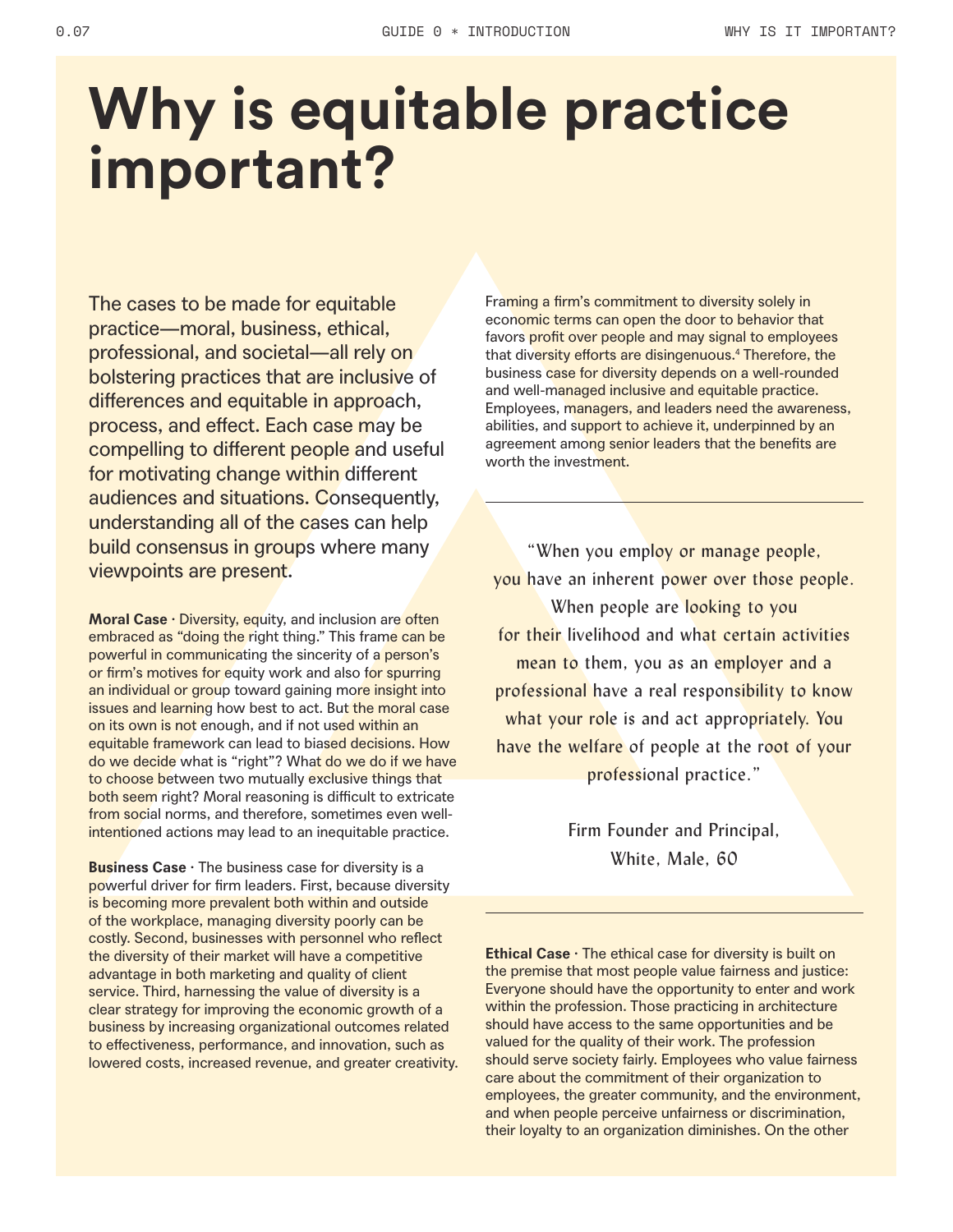hand, when individuals perceive that their organization's values are congruent with their own values and that it supports their well-being, they are more likely to want to be part of that organization and contribute to achieving diversity, equity, and inclusion goals.<sup>5</sup>

**Professional Case · The professional case rests on the** belief that we should and can make our profession better through diversity, equity, and inclusion. If we do, we can expect a larger and more diverse pool of talent and can support more creativity within our work and thereby improve the quality of the built environment for more people, clarify the perception and value of the profession, spur economic growth, and increase the ability of the profession to address and adapt to new challenges.

**Societal Case · The impacts of inequitable practices** within society are vast, and the contributing factors numerous, making those practices feel difficult to tackle as individuals or even as a profession. Even so, we do have the knowledge and power to take steps toward diversity, equity, and inclusion that bring immediate benefit for individuals and groups and that will lead to greater positive institutional and structural change within and beyond our profession.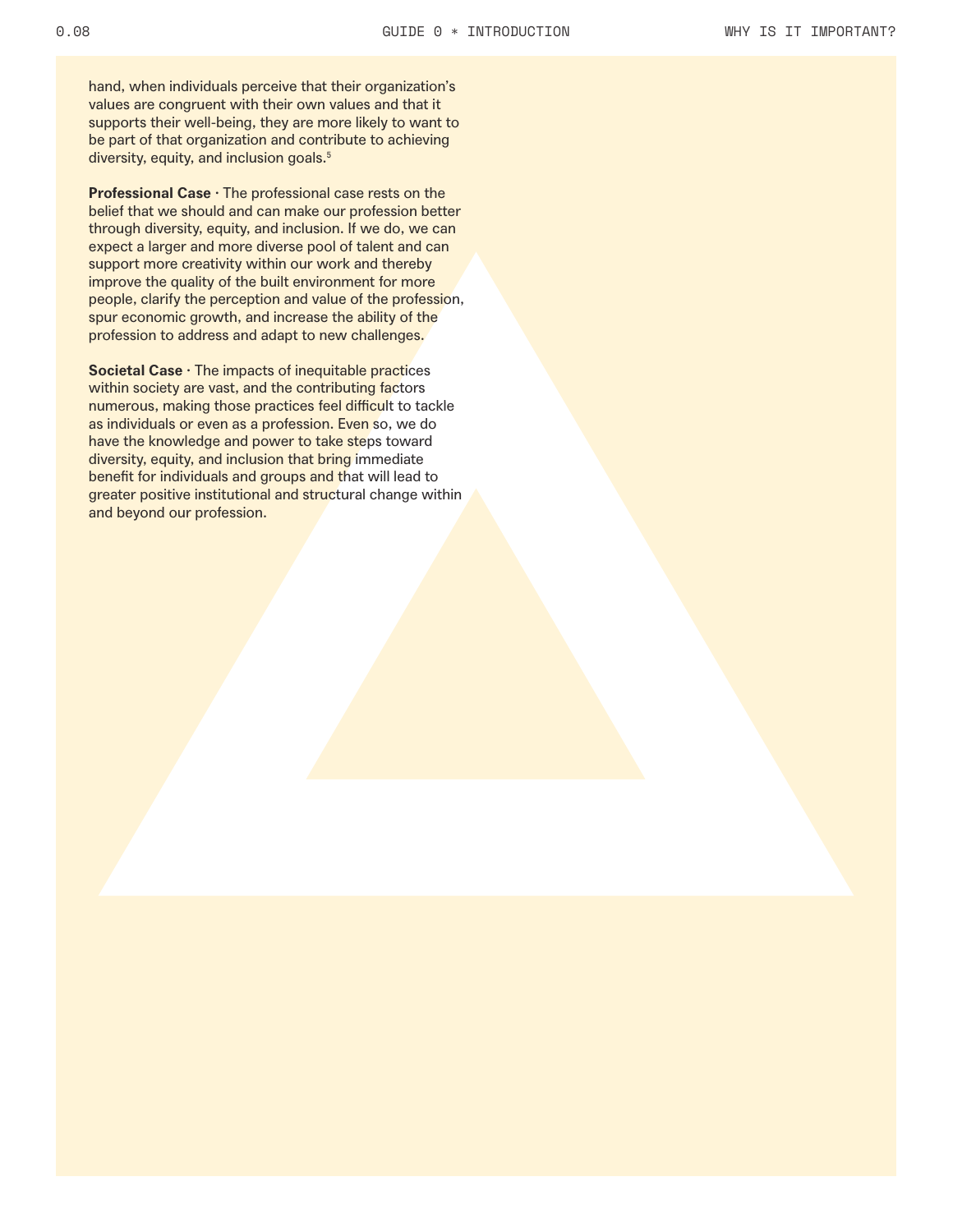### **Act**

Here are some key ideas to help you get started building equity in architecture, for use as a reference to make connections between the more detailed information and recommendations outlined in each guide. Individuals, managers, firms, organizations—we are all in this together!

- $\rightarrow$  Understand what best motivates you to improve equitable practices in architecture.
- $\rightarrow$  Focus on self-awareness of your own cultural patterns and biases.
- $\rightarrow$  Increase your capacity to acknowledge, value, and work effectively with people who are different from you.
- $\rightarrow$  Try shifting your perspective or frame to test out thinking about issues in new ways.
- $\rightarrow$  Develop goals for your career, and work with others to plan steps to reach them.
- $\rightarrow$  Pay attention to common barriers in the profession that might apply to you, and learn how to avoid, navigate, or reduce them.
- $\rightarrow$  Learn what it takes to contribute to a positive workplace culture.
- $\rightarrow$  Be an advocate for yourself and for others.
- $\rightarrow$  Commit to the prevention of harassment and discrimination in the workplace.
- → Know your rights and responsibilities as an individual and employer.
- $\rightarrow$  Define and share your organization's core mission and values.
- $\rightarrow$  Understand the dominant cultural patterns of your firm and whether they are hurting or helping your diversity, equity, and inclusion goals.
- $\rightarrow$  Develop and communicate equitable policies, protocols, and practices.
- $\rightarrow$  Invest in and train managers to develop knowledge and skills to support diverse employees.
- $\rightarrow$  Question, audit, and correct unfair practices.
- $\rightarrow$  Make development opportunities available to all employees.
- $\rightarrow$  Avoid making assumptions about what others are thinking, what they want, or what their motivations are—ask and listen!
- $\rightarrow$  Seek mentorship and sponsorship and provide them for everyone within, entering, and interested in the profession.
- $\rightarrow$  Actively reach out to other practitioners and groups to discuss diversity, equity, and inclusion goals.
- $\rightarrow$  Share stories, resources, and knowledge.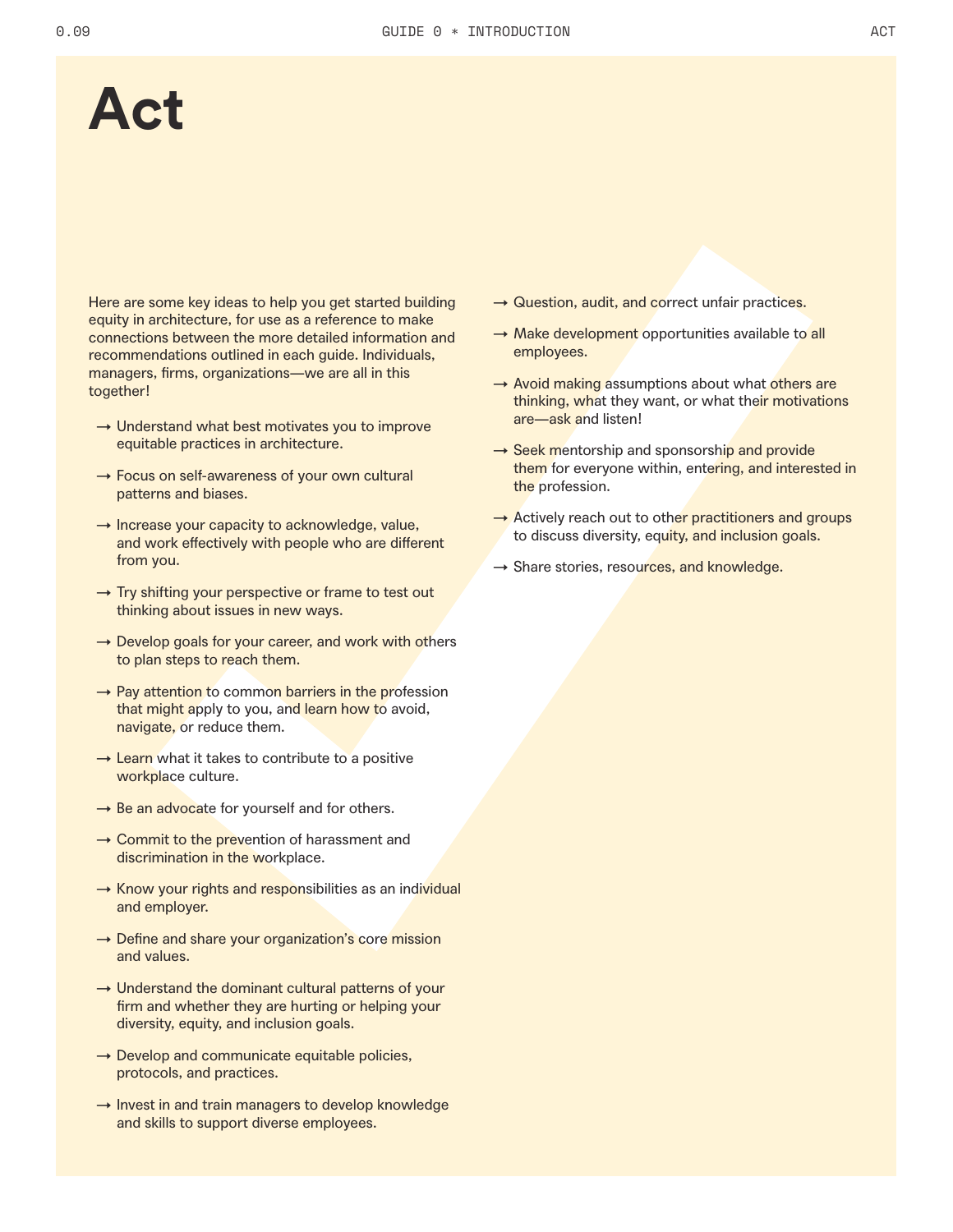### **Resources**

#### **ARCHITECTURAL PROFESSION DIVERSITY**

#### **Designing for Diversity: Gender, Race, and Ethnicity in the Architectural Profession – Kathryn H. Anthony (2001)**

Surveys and interviews of four hundred architects looking at factors that lead to discrimination and how lack of diversity hurts the professions. Recommendations for ways to change. This is a key foundational text that remains relevant today.

#### **Diversity in the Profession of Architecture – AIA (2016)**

http://aiad8.prod.acquia-sites.com/sites/default/ files/2016-05/Diversity-DiversityinArchitecture.pdf Summary of a survey that examined diversity in architecture, including perceptions of representation, factors impacting representation, reasons people leave the field, and job satisfaction.

#### **Equity by Design Metrics: Key Findings from the 2016 Equity in Architecture Survey – Equity by Design (2016)** http://eqxdesign.com/blog/2017/2/14/eqxd-metrics-key-

findings-from-the-2016-equity-in-architecture-survey Summary of findings from the most recent Equity by Design's Equity in Architecture Survey, focusing on career dynamics (factors that affect perceptions throughout a career in architecture) and career pinch points (personal and professional milestones that affect career progression).

#### **Parlour Guides to Equitable Practice – Parlour (2014)** http://www.archiparlour.org/wp-content/uploads/2014/05/ Guide0-Introduction2.pdf

A set of eleven guides to equitable practice focusing on gender equality in architecture in Australia: 1) Pay Equity, 2) Long Hours, 3) Part-Time Work, 4) Flexibility, 5) Recruitment, 6) Career Progression, 7) Negotiation, 8) Career Break, 9) Leadership, 10) Mentoring, 11) Registration.

#### **Structural Inequality: Black Architects in the United States – Victoria Kaplan (2006)**

Voices of twenty Black architects describing lifelong discrimination, marginalization, and pervasive racism in the profession, as well as their ways of navigating. Book addresses larger structural issues in architecture that currently make disadvantage inevitable.

#### **American Association of People with Disabilities**

https://www.aapd.com/advocacy/employment/ The work of this advocacy organization includes information and resources on employment.

#### **Diversity Matters – Vivian Hunt, Dennis Layton, and Sara Prince – McKinsey (2015)**

https://www.mckinsey.com/~/media/mckinsey/ business%20functions/organization/our%20insights/

why%20diversity%20matters/diversity%20matters.ashx Business case draws connection between diversity, performance, and increased profitability.

#### **How to Get Men Involved with Gender Parity Initiatives – Elad N. Sherf and Subra Tangirala – HBR (2017)**

https://hbr.org/2017/09/how-to-get-men-involved-withgender-parity-initiatives

Asserts that men avoid involvement in gender-parity efforts, although they have relevant experience and can benefit directly; encourages positive, supportive action. Broadly applicable to the creation of equity initiatives that include stakeholders beyond those most directly affected.

#### **Only Skin Deep: Re-Examining the Business Case for Diversity – Deloitte Point of View (2011)**

https://www.ced.org/pdf/Deloitte\_-\_Only\_Skin\_Deep.pdf Aimed at organizations interested in the business case for diversity. Expands the demographic definition of diversity to include the diversity of ideas that comes from multiple backgrounds and experiences.

#### **Out and Equal Workplace Advocates**

http://www.outandequal.org

Nonprofit dedicated to LGBTQ workplace equality. **Fact sheet ·** http://outandequal.org/2017-workplaceequality-fact-sheet/

**Best practices ·** http://outandequal.org/20-steps/

#### **Why Diversity Matters – Catalyst (2013)**

http://www.catalyst.org/system/files/why\_diversity\_ matters\_catalyst\_0.pdf

Summary of Catalyst diversity studies makes the business case for diversity: improving financial performance, leveraging talent, reflecting the marketplace, building reputation, and group performance.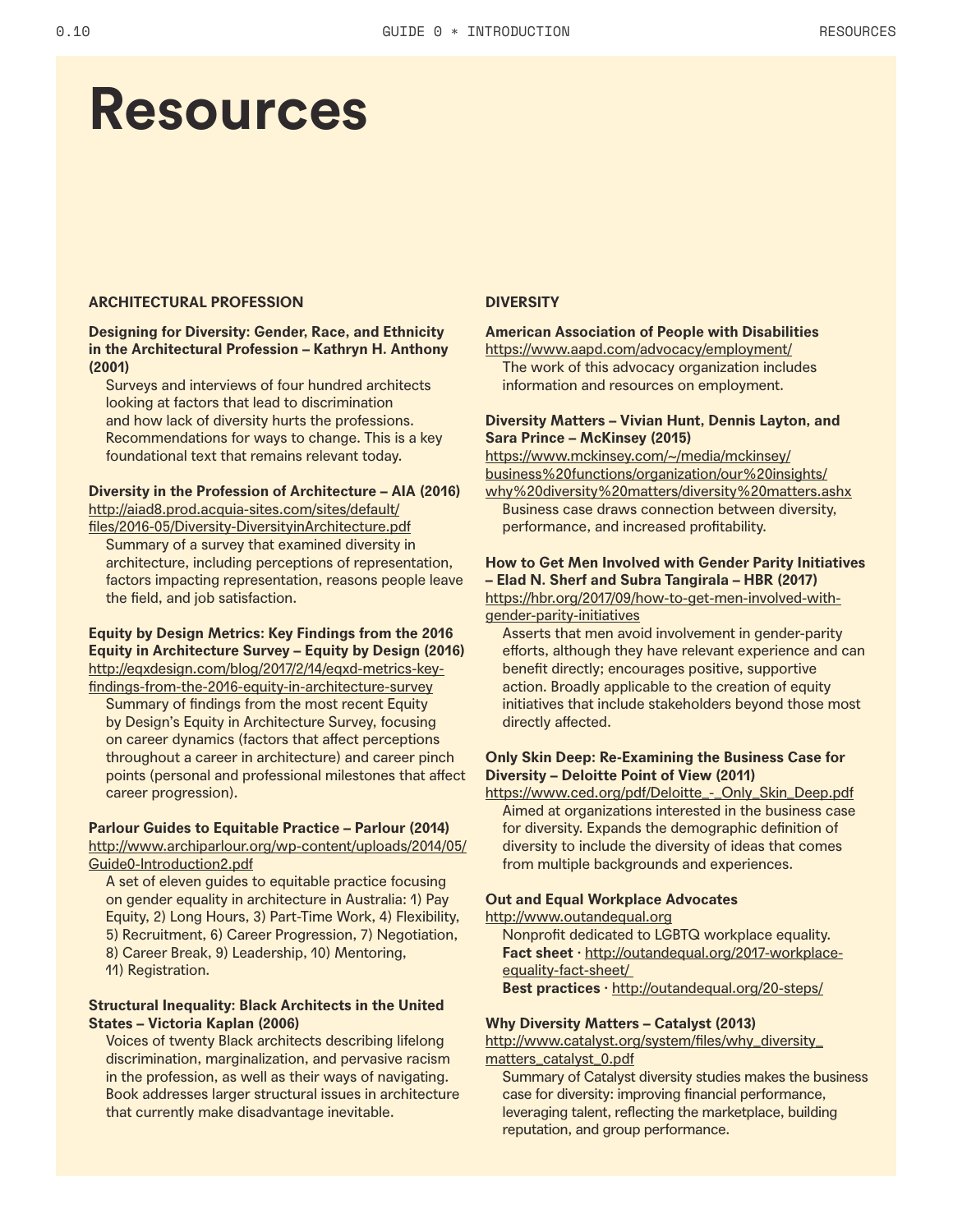#### **GENERAL RESOURCES Pew Research Center**

#### **Catalyst**

#### https://worklifelaw.org/

Researches many topics related to diversity, equity, inclusion in general and in relation to specific underrepresented groups. Resources to help companies better understand the issues; case studies and tools to help with implementing changes.

#### **Center for WorkLife Law**

#### https://worklifelaw.org/

Provides tools and resources around the topics of women's leadership, families, and bias.

> Bias Interrupters · https://biasinterrupters.org/ Offers many tool kits and worksheets for individuals and organizations to interrupt bias. **Women's Leadership Edge ·**

#### https://www.womensleadershipedge.org/

Wide array of tools to help organizations support, advance, and retain women employees: parallels in engineering and law.

#### **CEOs Action for Diversity and Inclusion**

#### https://www.ceoaction.com/

CEO members pledge to advance diversity and inclusion. Actions taken by each company and the outcomes are catalogued.

#### **Deloitte**

https://www2.deloitte.com/insights/us/en/topics/value-ofdiversity-and-inclusion.html?icid=left\_diversity

Variety of articles with perspectives and insights on business and leadership topics. The company pioneered equitable practices.

#### **Gallup**

#### https://www.gallup.com/home.aspx

Collection of tools and services to assist companies in data collection and analytics, including culture, employee engagement, and diversity.

#### **Harvard Business Review**

#### https://hbr.org/

Succinct articles summarize research on business topics including equity, diversity, and inclusion from a variety of sources.

#### **Kirwan Institute for the Study of Race and Ethnicity**

```
http://kirwaninstitute.osu.edu/
```
General overview of implicit bias and comprehensive annual reviews of current research into implicit bias across many fields.

#### **Lean In**

#### https://leanin.org/

Focused on empowering women to achieve their goals through organizing women's peer groups, public awareness, and education.

#### http://www.pewresearch.org/

Research looks at issues, attitudes, and trends through social science research.

#### **Society for Human Resource Management (SHRM)** https://www.shrm.org/

Thorough array of resources for any size employer, tools include legal compliance and a variety of human resources topics.